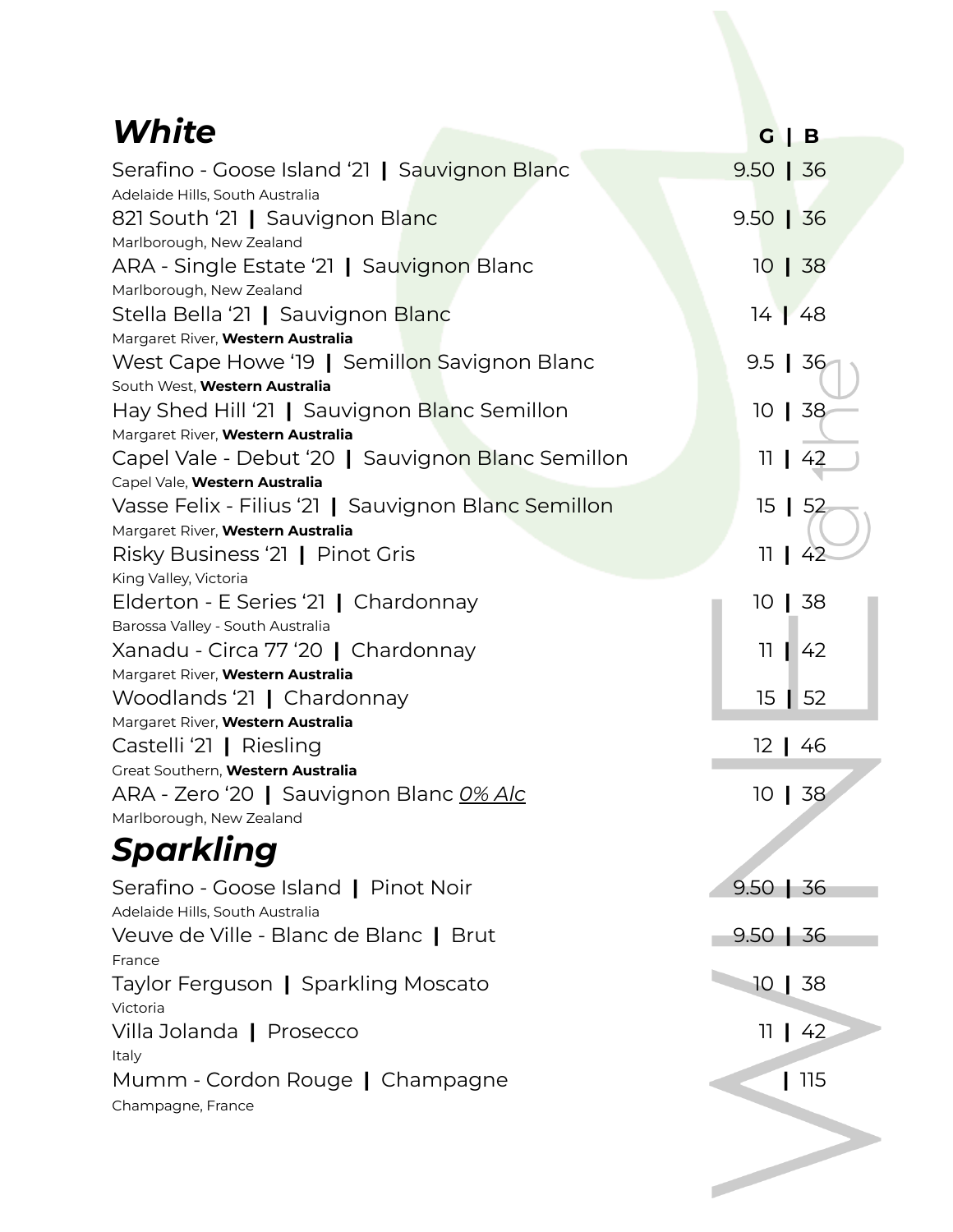| <b>Reds</b>                                                                 |                       |
|-----------------------------------------------------------------------------|-----------------------|
|                                                                             | $G \mid B$            |
| Serafino - Goose Island '19   Shiraz                                        | $9.50$   36           |
| McLaren Vale, South Australia                                               |                       |
| Basilius '18   Shiraz                                                       | $11 \mid 42$          |
| Barossa Valley, South Australia                                             |                       |
| Hay Shed Hill '20   Shiraz Tempranillo<br>Margaret River, Western Australia | $10 \mid 38$          |
| Wildflower '19   Cabernet Sauvignon                                         | $9.50$ 36             |
| South West, Western Australia                                               |                       |
| West Cape Howe '19   Cabernet Sauvignon                                     | $9.50$   36           |
| South West, Western Australia                                               |                       |
| Elderton - E Series '19   Shiraz Cabernet Sauvignon                         | $10 \mid 38$          |
| Barossa Valley - South Australia                                            |                       |
| Risky Business '19   Cabernet Sauvignon                                     | 11 <sub>1</sub><br>42 |
| Margaret River, Western Australia                                           |                       |
| Xanadu - Circa 77 '19   Cabernet Sauvignon                                  | 11 <sub>1</sub><br>42 |
| Margaret River, Western Australia                                           |                       |
| Vasse Felix - Filius '19   Cabernet Sauvignon                               | 55                    |
| Margaret River, Western Australia                                           |                       |
| Folklore - Classic '19   Cabernet Merlot                                    | $9.50$   36           |
| South West, Western Australia                                               | 55                    |
| Woodlands '18   Cabernet Merlot<br>South West, Western Australia            |                       |
| Mount Trio '20   Pinot Noir                                                 | $9.50$   36           |
| Great Southern, Western Australia                                           |                       |
| Yering - Little Yering '20   Pinot Noir                                     | $12 \mid 46$          |
| Yarra Glen, Victoria                                                        |                       |
| Elvarado '19   Tempranillo Grenache                                         | $9.50$   36           |
| McLaren Vale, South Australia                                               |                       |
| Flor Marche '19   Grenache                                                  | $101$ 38              |
| Barossa Valley, South Australia                                             |                       |
| Basilius '20   Grenache                                                     | $11 \mid 42$          |
| Barossa Valley, South Australia                                             |                       |
| Rosé                                                                        |                       |
| Deep Woods - Harmony '21   Rosé                                             | $9.50$   36           |
| Margaret River, Western Australia                                           |                       |
| West Cape Howe '21   Rosé<br>Great Southern, Western Australia              | $9.50$   36           |
| La Vieille Ferme '20   Rosé                                                 | $10$   38             |
| France                                                                      |                       |
|                                                                             |                       |
|                                                                             |                       |
|                                                                             |                       |